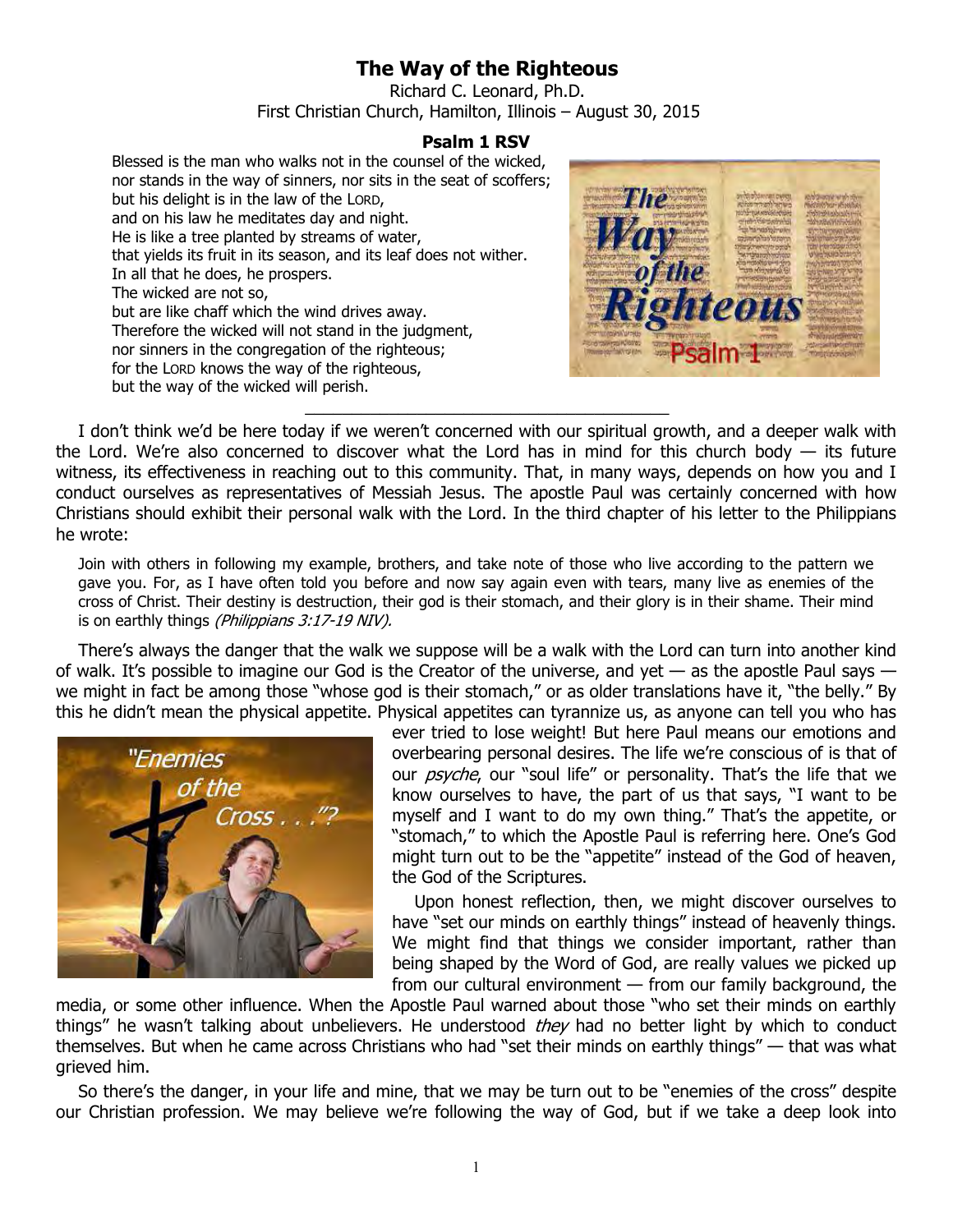ourselves we might discover some traits of those whom the apostle Paul calls "enemies of the cross." So it's always appropriate to reexamine our walk with the Lord.

 The first psalm goes very much to that point, because it talks about a person's walk with the Lord, and outlines the contrast between the walk of the godly person and that of the ungodly. Psalm 1 is really the introduction to the Book of Psalms. It describes *what kind of person* feeds on the Psalms, worships through the Psalms, and is open to how the Lord wants to shape his life through use of the Psalms and other Scriptures. In verses 1 and 2 the psalm contrasts the *delight* of the righteous and the delight of the wicked. Verses 3 and 4 contrast the *dependability* of the righteous with the unfruitfulness of the wicked. Finally, verses 5 and 6 contrast the *destiny* of the righteous with the destiny of the wicked. In laying out this contrast the psalm makes the point that the righteous man is happier, more prosperous, and more blessed than the person who turns his back on the Lord.



First, though, what does the Bible mean by "righteous" and "wicked"? A righteous person is one who has a special relationship with the Lord, so the Lord recognizes him or her as one of his own people. That relationship is called the *covenant*. Jeremiah 31:33 summarizes the terms of God's covenant: "This is the covenant which I will make with the house of Israel after those days, says the LORD: I will put my law within them, and I will write it upon their hearts; and I will be their God, and they shall be my people." To be righteous is to be in a right and proper relation to God, to be a member of his special family.

**RIGHTEOUSNESS Faithfulness to God's** covenant, through Messiah **Jesus WICKEDNESS** 

Indifference to God (being your own god)

Righteousness isn't something we possess, as if we could pull it off the supermarket shelf, pop it into our basket, check it out at the register, and take it home, and own it. Rather, righteousness means we're found to be among those who are faithful to God. As Christians we understand there's only one way for that to happen; we need to be members of the one Person who has ever been totally faithful to God — Messiah Jesus, who was obedient even to the point of dying on the cross, and was exalted in his resurrection. Jesus is "the faithful witness," as the Revelation calls him, and through his faithfulness you and I can share his righteousness. Because Jesus lives you and I can live a life filled with the power of God.

We can live in the kingdom of God, according to the principles Jesus laid out in his preaching of the kingdom of God. By following those laws of the kingdom — by walking in God's ways — we can enjoy a life of blessing, and truth, and success, and overcoming of difficulties.

But now, what is wickedness? If righteousness is faithfulness to God's covenant — "I will be your God, and you will be my people — then wickedness, or ungodliness, is the opposite. Wickedness turns that formula around and makes *me* the god instead. Wickedness begins with a lack of regard for the Lord and his ways. The Bible makes this clear in Psalms 14 and 53: "The fool has said in his heart, eyn elohim  $-$  'there is no God.'" The "fool" doesn't have to deny the existence of God; he simply says, "There's no concern of mine into which the Lord fits, or in which he plays a part, and there's no concern of the Lord that touches my life." Sadly, that's the philosophical position, or worldview, adopted by many in our culture. It's the position of our courts, which no longer interpret the law on the basis of the absolutes God has structured into his universe. It's the position of our schools, which see nothing wrong with presenting alternate life styles, or with promoting the theory of evolution which is more of a religion than a science.

It's the philosophical position of our media. A study attributed to Columbia University some years ago found that, of the people influential in determining what comes through the media, eight percent attended worship, fifty percent claimed no religion, fifty-five percent believed extra-marital relationships are okay, and ninety-five percent believed there's nothing wrong with homosexuality. That's the result of the worldview that says, "God doesn't matter." As we move through our study of Psalm 1, we will see where that worldview takes a person.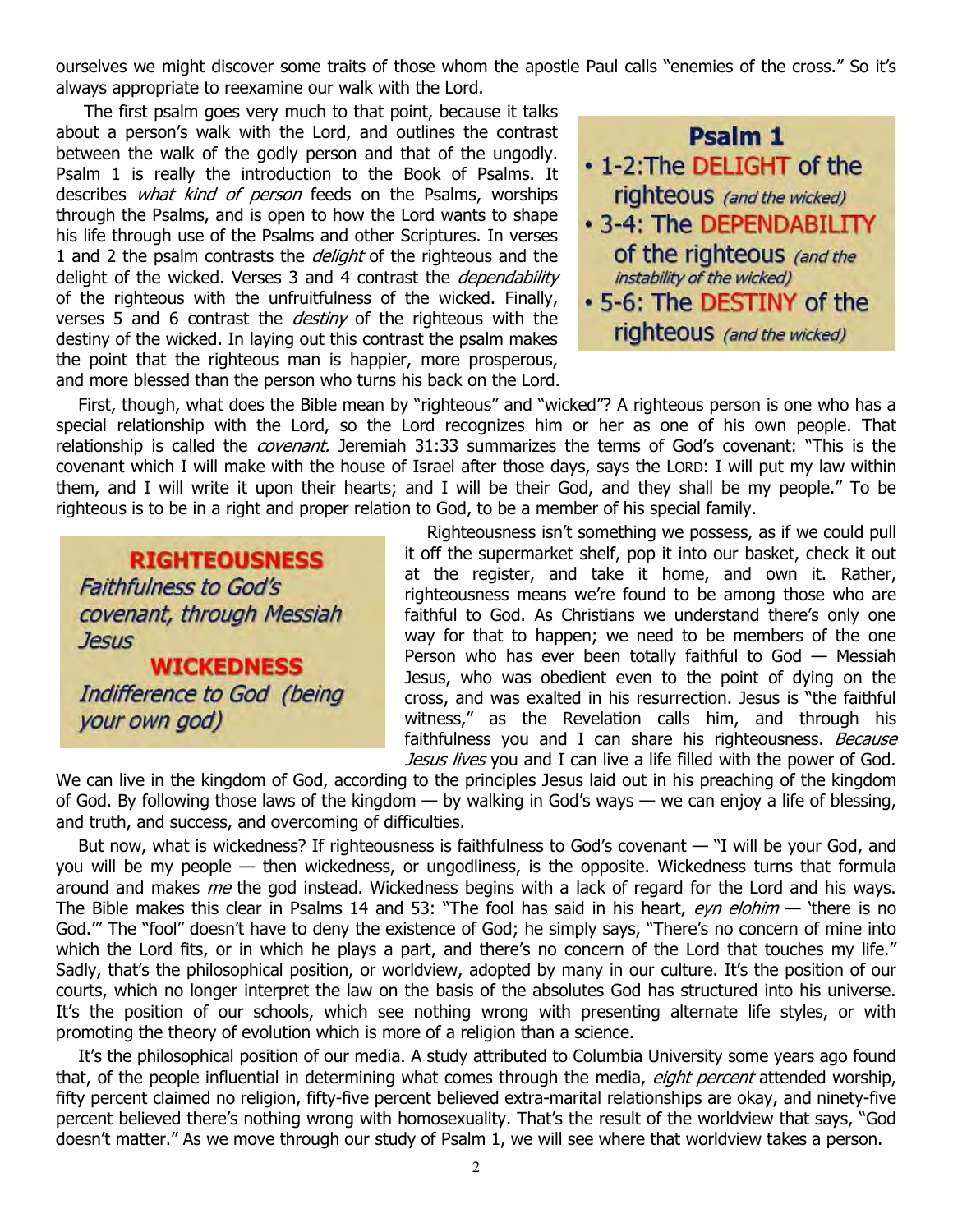Let's look, first, at verses 1 and 2:

Blessed is the man who walks not in the counsel of the wicked, nor stands in the way of sinners, nor sits in the seat of scoffers; but his delight is in the law of the LORD, and on his law he meditates day and night.

We could translate these opening words "Congratulations to the man who doesn't walk in the counsel of the wicked" — *ashrei ha-ish asher lo' halach be'atzat resha'im*. That's the same expression Jesus used when he pronounced the Beatitudes: "Blessed are the poor in spirit, blessed are the pure in heart."

The psalm portrays the *delight* of the righteous man, first negatively in terms of what he doesn't do, and then positively in terms of what he does. Negatively, he does not "walk in the counsel of the wicked," nor "stand in the path (or way) of sinners" nor "sit in the seat of the scoffers (or the scornful)." We can imagine a person walking along the street, into a part of town inhabited by the wicked — an area where people are ruled by, ideas, and practices that are not of the Lord, not "godly." And this person is deliberately exposing himself to those influences. Having arrived there, he comes to a standstill and begins to look around him, gazing at the enticements, the influences of wickedness on every hand. And then what does he do? Finally, he sits down right where he is. In Hebrew, *uvemoshav letzim*  $\ldots$  *yashav*, "in the dwelling place of the scornful he makes his dwelling," he establishes residence among the ungodly.

The psalmist, of course, is putting it negatively; the righteous man *does not* do that. This is a warning about a progression of behavior from casual strolling into dangerous territory, then to observing it, and finally to involvement in it. Alexander Pope wrote some famous words about this:

Vice is a monster of so frightful mien, As to be hated means but to be seen, Yet seen too oft, familiar with her face, We first endure, then pity, then embrace.

What kind of influences do we expose ourselves to? Is the TV always on, with the garbage it usually presents? What's coming into our homes through the Internet? What magazines are on the coffee table, and what's in the advertisements in those magazines? While the news is on, or the football game, is our household being exposed to ads for alcoholic beverages or for every conceivable sort of pharmaceutical, including those that supposedly augment one's sexual function? As for friends and associations, are we buddies with someone who doesn't know the Lord, and who may even be dispensing all kinds of filth and garbage into our life through their speech or practices? These are questions we ought to ask ourselves. And let's think about our activities and interests — hobbies, or even a work environment — that could expose us to ungodly influences, or at least divert us from spending time with our family or becoming more familiar with the Word of God.

So, first of all, Psalm 1 portrays what the righteous man does  $not$  do  $-$  he doesn't expose himself to such influences. But then the psalm goes on to portray what the righteous person does: "His delight is in the law of

the Lord, and in his law he meditates day and night." When the psalm speaks about the law of the Lord it means, of course, the five Books of Moses, the Torah. But in a wider sense all of Scripture  $-$  all the Word of God  $-$  is the law of the Lord. The Bible reveals universal principles by which God governs his universe, and those principles make up the law of the Lord.

But Holy Scripture doesn't just contain God's written law; it also points to what philosophers call *natural law*, basic principles by which the universe operates. There isn't time to develop that point, but let me give one example. The universe reveals a *law of complementarity*  $-$  that is, events occur through the *interplay of opposites* like light and darkness, or being and non-being. We see this in the



account of creation, in Genesis chapter one. This law is basic to all information, because information is the difference between one thing and another; there's no information in undifferentiated sameness, like a blank sheet of white paper. This universal principle of complementarity undermines, for instance, the whole idea of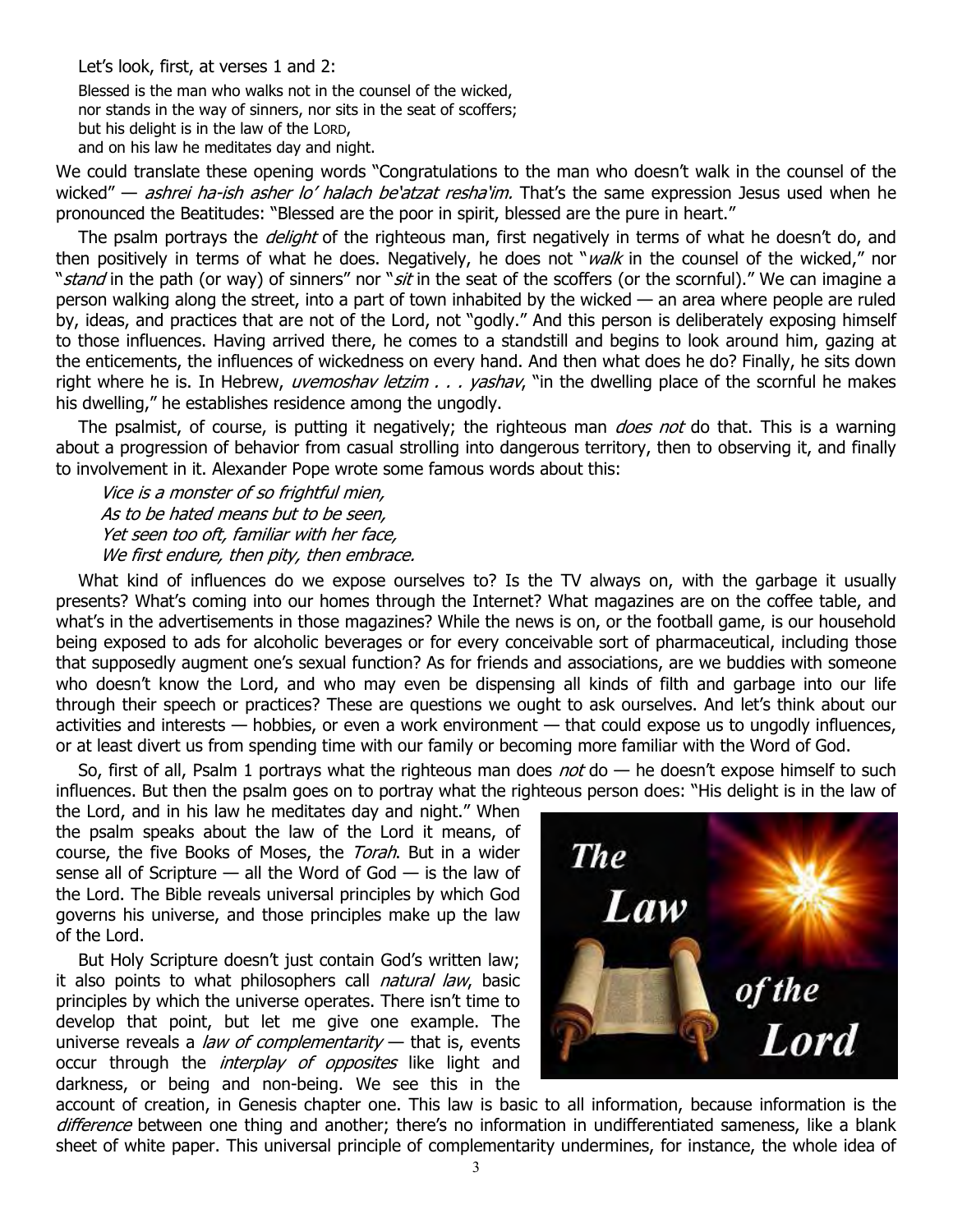so-called "gay marriage." If your car battery had two negative poles, or two positive poles, you could never turn over the starter. So God created people in his image, male and female. We don't need a verse of Scripture to understand that homosexuality is ridiculous and stupid; all we need is the observation of the universe and how it works, and the Bible points to that teaching. As Psalm 19 states, "The heavens are telling the glory of God; and the firmament proclaims his handiwork."

The righteous person finds his delight in this law of the Lord, *uvetorato yehggeh yomam valayelah* — "and on his law he meditates day and night." That doesn't just mean he memorizes Bible verses, though that's a good thing to do. It means allowing the Word of God to *shape the way we think* about life, and how we respond to life situations. In fact, that Hebrew word for "meditate" means more than just a passive reflection. It means to imagine, to scheme, to plot. In Psalm 1 the righteous person is *scheming and plotting* the ways in which he could put into action the principles of the Word of God. And the psalm says that he does this "day and night." One commentator suggested that by day the Word of God is our study, and by night it's our pillow — we find in it our refuge and our rest. That's the delight of the righteous.

The psalm goes on to speak, in verses 3 and 4, of the *dependability* of the righteous:

He is like a tree planted by streams of water, that yields its fruit in its season, and its leaf does not wither. In all that he does, he prospers. The wicked are not so, but are like chaff which the wind drives away."

"He is like a tree planted by streams of water, that yields its fruit in its season, and its leaf does not wither."  $(Psalm 1:3)$ 



Here we have two pictures. The first is a tree, firm and shapely — one with a straight trunk and well-formed branches, planted by a stream so it's well watered, with its roots deep in fertile soil. Its leaves are shiny and smooth  $-$  not withering, not drooping as the Hebrew says. This tree is bearing fruit when it's time to bear fruit  $-$  "in its season." That's the picture of the righteous person who is prospering by doing what God has called him to do.

The Hebrew text here reads: ve hayah ke'etz shatul 'alpalgey mayim. Literally, this means he will be like a tree transplanted by an *irrigation canal*. In other words, we won't become righteous and prosperous naturally  $-$  not without cultivation and irrigation. Our culture has exalted what's

"natural"; for example, people think it's important to preserve a wilderness. But in the Bible the wilderness is the last place you want to go to! The threat of "wild beasts" in the wilderness is part of curse upon those who turn away from the Lord's covenant (Leviticus 26:22). The desirable place to be is the cultivated area, where God can till the ground of your life. The righteous person is like the tree planted  $-$  transplanted, actually  $$ beside the irrigation canal of the Word of God, drawing moisture and nourishment and life from that Word.

Go, then, to the second picture. At the top of a windswept hill is a threshing floor. The farmers have brought their sheaves of grain to be threshed by the oxen, and now they collect the grain in baskets and toss

it high into the air. The brisk wind blows the chaff to one side, and allows the wheat to fall into a pile so it can be gathered up and put to good use for the nourishment of man and beast  $-$  to be sold in the marketplace to the housewives of the city who will bake their loaves and feed their families. But the chaff is being blown over to one side, because it's good for nothing. It's to be disposed of, thrown on the refuse pile and burned.

 The Bible says that's what the ungodly man is like. He can't be depended on to produce anything of enduring value. The person who ignores the Lord, who's living life his own way, in the end has nothing to show for his trouble; he's "like the chaff that the wind drives away" into the scrap heap of eternity. But the

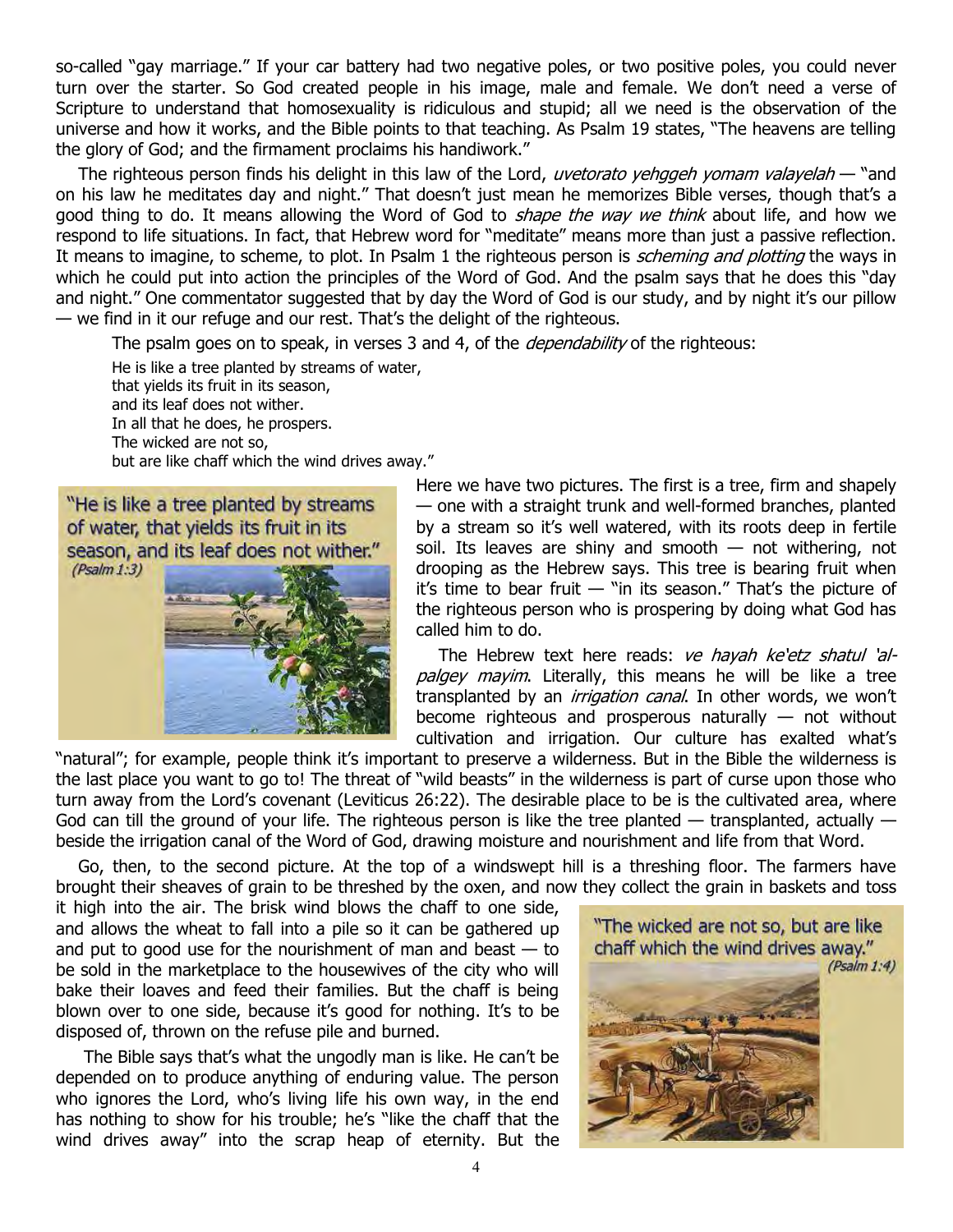righteous person, the one who conspires to apply the principles of God's law, bears fruit in season. We can depend on him, or her, to build something worthwhile, something that endures.

So Psalm 1 contrasts, first of all the *delight* of the righteous versus the delight of the wicked. It contrasts, in the second place, the *dependability* of the righteous who bears fruit, compared with the ungodly who has nothing to show for his efforts, even though he might be singing, like Frank Sinatra, "I did it my way." And, in the third place, the first psalm contrasts the *destiny* of the righteous with the destiny of the wicked:

Therefore the wicked will not stand in the judgment, nor sinners in the congregation of the righteous; for the LORD knows the way of the righteous, but the way of the wicked will perish.

First of all, the destiny of the wicked. There are two kinds of judgment into which we all enter, whether godly or ungodly. There's the ultimate judgment of God; the wicked person will not stand in that day; because he will not be found to have invested his life in the service of the Lord, and will have nothing to show for his



"Therefore the wicked will not stand in the judgment . . ."  $(Psalm 1:5)$ 

efforts. But there's also a judgment that takes place within the congregation, or assembly, of the righteous. The ungodly person has no place in the company of those who belong to the covenant, the people of the Lord. There will be a judgment on the human scene as well as on the eternal scene. Godless people will not stand in the congregation of the righteous; in fact, they will avoid it. When the Lord looks for those whom he can call his own, they won't be there. The way of the ungodly is the way of *being lost*, the way of perishing.

But what about the righteous? I'll come to that in a moment, but first I want to ask this question: What's going to happen to your life and mine? For that matter, what's going to happen to this world? What will become of the solar system, the galaxy,

the universe? Cosmologists  $-$  people who study those things  $-$  offer a variety of theories. One I've come across claims that in some four billion years the sun will become so large, and so hot, that it will burn up the solar system and the earth will be destroyed. Then, through other cosmological forces, eventually the expanding universe will just wind down to what physicists call "heat death," when no energy is left to do anything.

An astronomer was giving a lecture about this scenario. "In four billion years," he stated, "this is what will happen." After the lecture an agitated lady approached to him. "In how many years did you say the earth would be destroyed by the sun?" "In four billion years," he replied. "Oh," she sighed, "what a relief! I thought you said four *million*." Well, the point is this earth isn't going to last forever; I don't care if it's a million years or a billion. The Bible appears to say the same thing in 2 Peter 3:10: "But the day of the Lord will come like a thief, and then the heavens will pass away with a loud noise, and the elements will be dissolved with fire, and the earth and the works that are upon it will be burned up."

What's going to last when that happens? According to Scripture, two things will last. Jesus said, "Heaven and earth will pass away, but my words will not pass away" (Matthew 24:35). And the prophet Isaiah said the word of our God endures forever (Isaiah 40:8). But something else is going to endure; the Lord Jesus referred to it in John 5:29. He said that in the resurrection "all shall come forth, those who do good to a resurrection of life and those who do evil to a resurrection of judgment." So the second thing that's going to last is your "soul" and mine, the thing that makes us who we are. Therefore it's worthwhile to invest in the cultivation of our soul — our life in relationship to the Lord God, who has called us into his special family. It's worthwhile to invest our efforts in meditating on the Word of God, which also will endure forever, and which can shape both our present life and our life in the resurrection.

And, when you get right down to it, Psalm 1 says something very important about the destiny of the righteous man. "The way of the wicked will perish"  $-$  judgment will overtake him. But "the Lord knows the way of the righteous." It's important for us to know God, but the Bible in several places reminds us that it's equally important *for God to know us*. On the day of judgment, Jesus tells us, some people will call out, "Lord, Lord!" and *claim* to have done his will. Sadly, however, the Lord may have to tell them, "Depart from me, for I